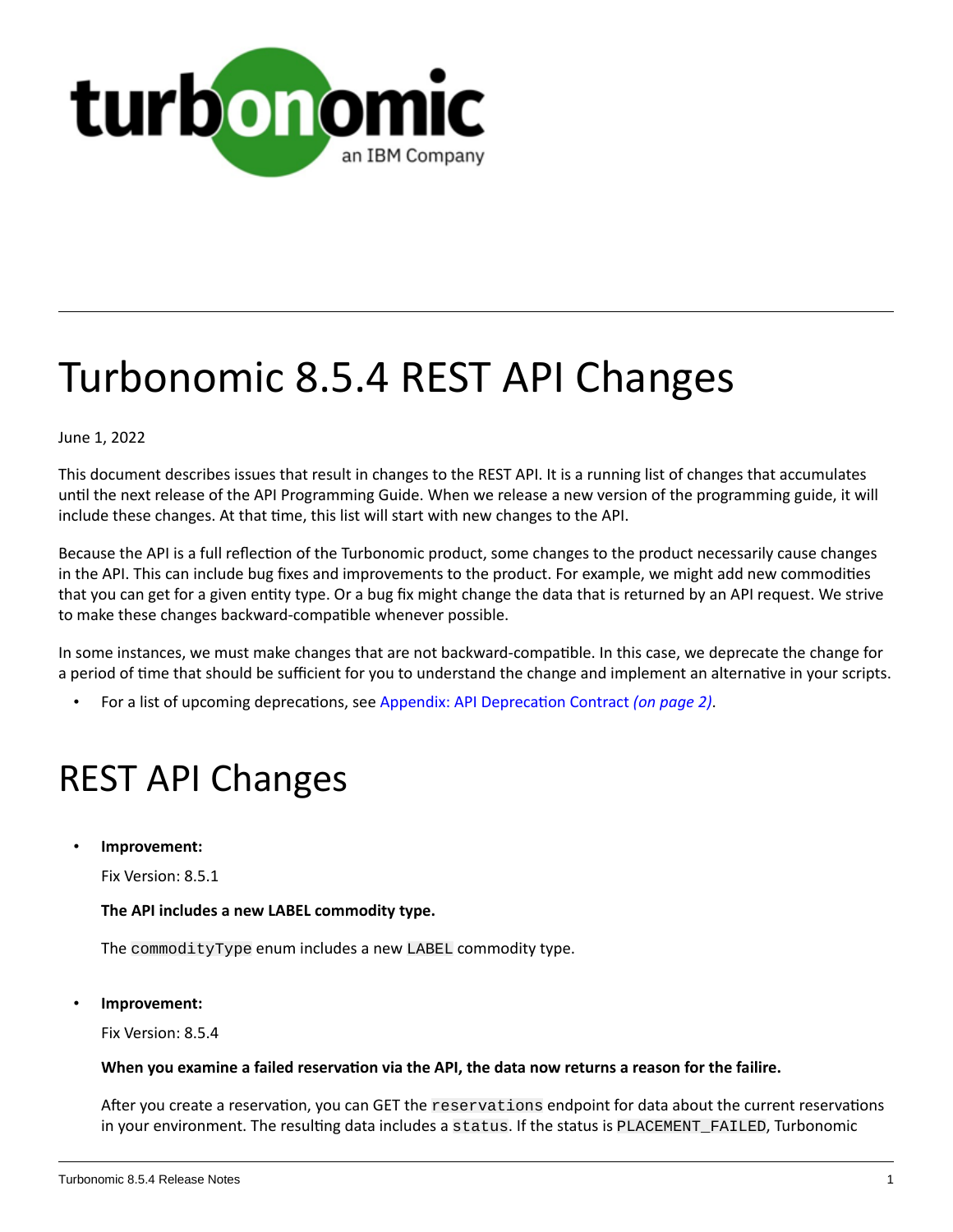

could not place all the workloads in the reservation for some reason. Starting with version 8.5.4, the placements field in the data includes invalidInfo to give a reason for the placement failure. The reason can be:

- MARKET\_CONNECTIVITY\_ERROR: The reservation process could not connect to the Market component for some reason.
- MARKET\_NOT\_READY: The market does not have data from the Headroom plans for the given reservation scope.
- INVALID\_CONSTRAINTS: The reservation policies include conflicting or invalid constraints.

For example, the data for a single reservation could include the following data:

```
"demandEntities": [
     {
         "template": {
             "uuid": "215167980658768",
             "displayName": "MyVmTemplate",
             "className": "VirtualMachineProfile"
         },
         "placements": {
             "invalidInfo": {
                 "invalidReason": "MARKET_CONNECTIVITY_ERROR"
 }
         }
     }
]
```
## <span id="page-1-0"></span>API Deprecation Contract

The following endpoints, requests, DTOs, and parameters are deprecated in the Turbonomic API. The End of Life (EOL) gives the product version in which we will finalize these changes, and will no longer offer the deprecated items.

#### **NOTE:**

See the instructions for alternative usage for deprecated items with a defined EOL.

### **EOL: Not Determined**

We deprecate the following features, but we have not determined which Turbonomic version marks their End of Life.

| Endpoints | None |
|-----------|------|
| Reguests  | None |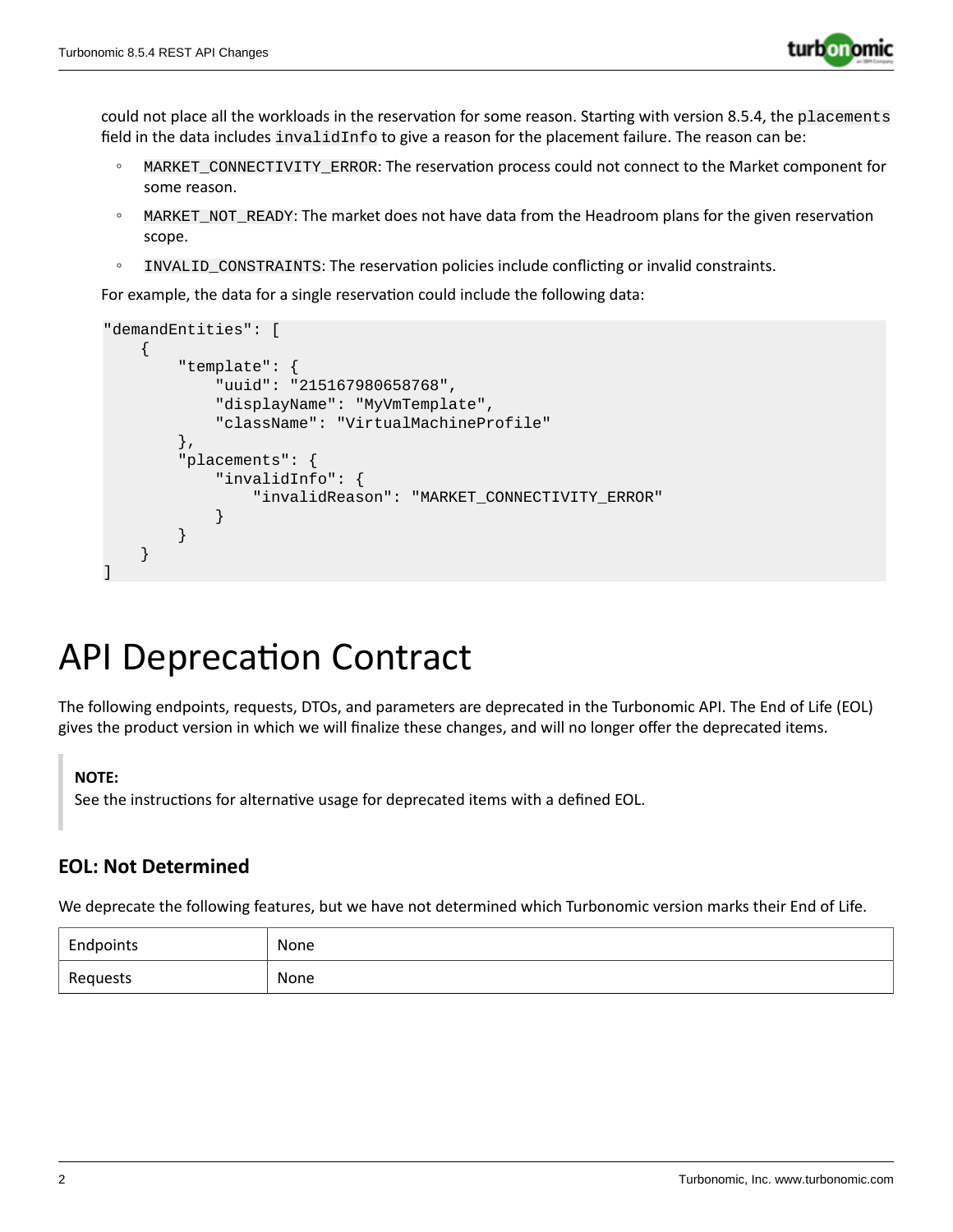

| <b>Request Parameters</b> | None                                                                                     |
|---------------------------|------------------------------------------------------------------------------------------|
| DTO <sub>S</sub>          | DTO: ScenarioChangeApiDTO<br>$\bullet$                                                   |
|                           | Instruction: Use the loadChanges or configChanges parameters in the Sce-<br>narioApiDTO. |
| DTO Parameters            | DTO: ScenarioApiDTO<br>٠                                                                 |
|                           | Parameter Name: changes<br>Instruction: Use the loadChanges or configChanges parameters. |

#### **EOL: 8.6.1**

#### **Behavior Changes:**

• Pagination of Returned Data from /search requests:

For searches, the API paginates the returned data. If you do not specify a pagination limit, then the API returns pages set to the default limit. Starting with version 8.6.1, the default and max pagination limits for search data will be 500. You can set pagination to less than 500, but if your search results include more than 500 entries, the results will be paginated. Your scripts should always check for a pagination cursor when processing search results.

We will make the following deprecation changes in the 8.6.1 release. These deprecated features will be removed from the API at that time.

| Endpoints | None        |
|-----------|-------------|
| Requests  | None<br>___ |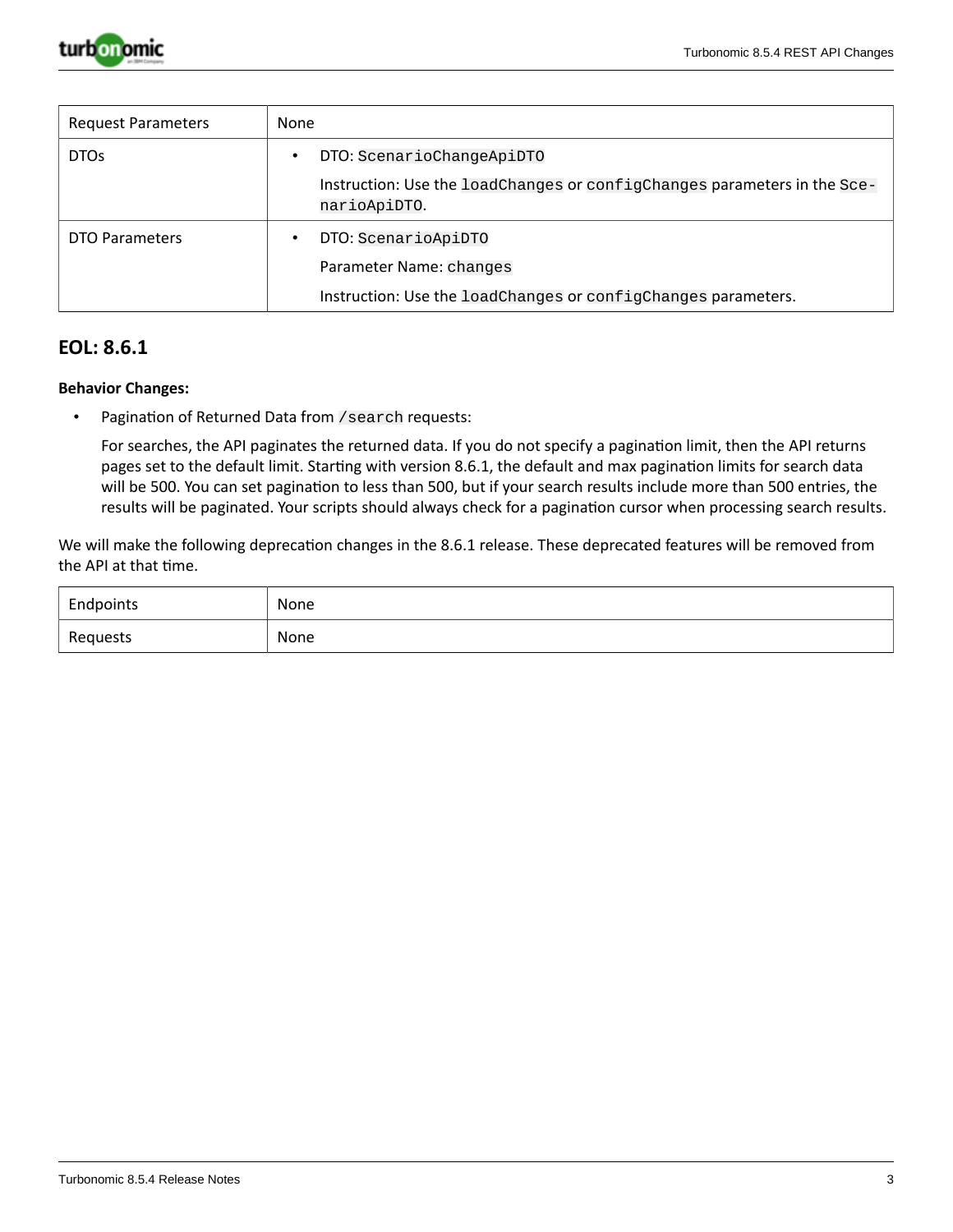

| <b>Request Parameters</b> | None                                                                                                  |
|---------------------------|-------------------------------------------------------------------------------------------------------|
| <b>DTOs</b>               | ReportScheduleApiDTO<br>$\bullet$                                                                     |
|                           | This release will remove ReportScheduleApiDTO.                                                        |
| <b>DTO Parameters</b>     | DTO: ActionApiDTO<br>$\bullet$                                                                        |
|                           | Parameter Name: CurrentLocation                                                                       |
|                           | Instruction: The object in this parameter will only contain the following fields:                     |
|                           | links<br>$\circ$                                                                                      |
|                           | uuid<br>$\circ$                                                                                       |
|                           |                                                                                                       |
|                           | className<br>$\circ$                                                                                  |
|                           | displayName<br>$\circ$                                                                                |
|                           | discoveredBy<br>$\circ$                                                                               |
|                           | environmentType<br>$\circ$                                                                            |
|                           | vendorIDs<br>$\circ$                                                                                  |
|                           | DTO: ActionApiDTO<br>$\bullet$                                                                        |
|                           | Parameter Name: NewLocation                                                                           |
|                           | Instruction: The object in this parameter will only contain the following fields:                     |
|                           | links<br>$\circ$                                                                                      |
|                           | uuid<br>$\circ$                                                                                       |
|                           |                                                                                                       |
|                           | className<br>$\circ$                                                                                  |
|                           | displayName<br>$\circ$                                                                                |
|                           | discoveredBy<br>$\circ$                                                                               |
|                           | environmentType<br>$\circ$                                                                            |
|                           | vendorIDs<br>$\circ$                                                                                  |
|                           | DTO: ProductVersionDTO<br>$\bullet$                                                                   |
|                           | Parameter Name: buildUser                                                                             |
|                           | Instruction: Deprecated with no replacement. This parameter was not set in the<br>8.x product family. |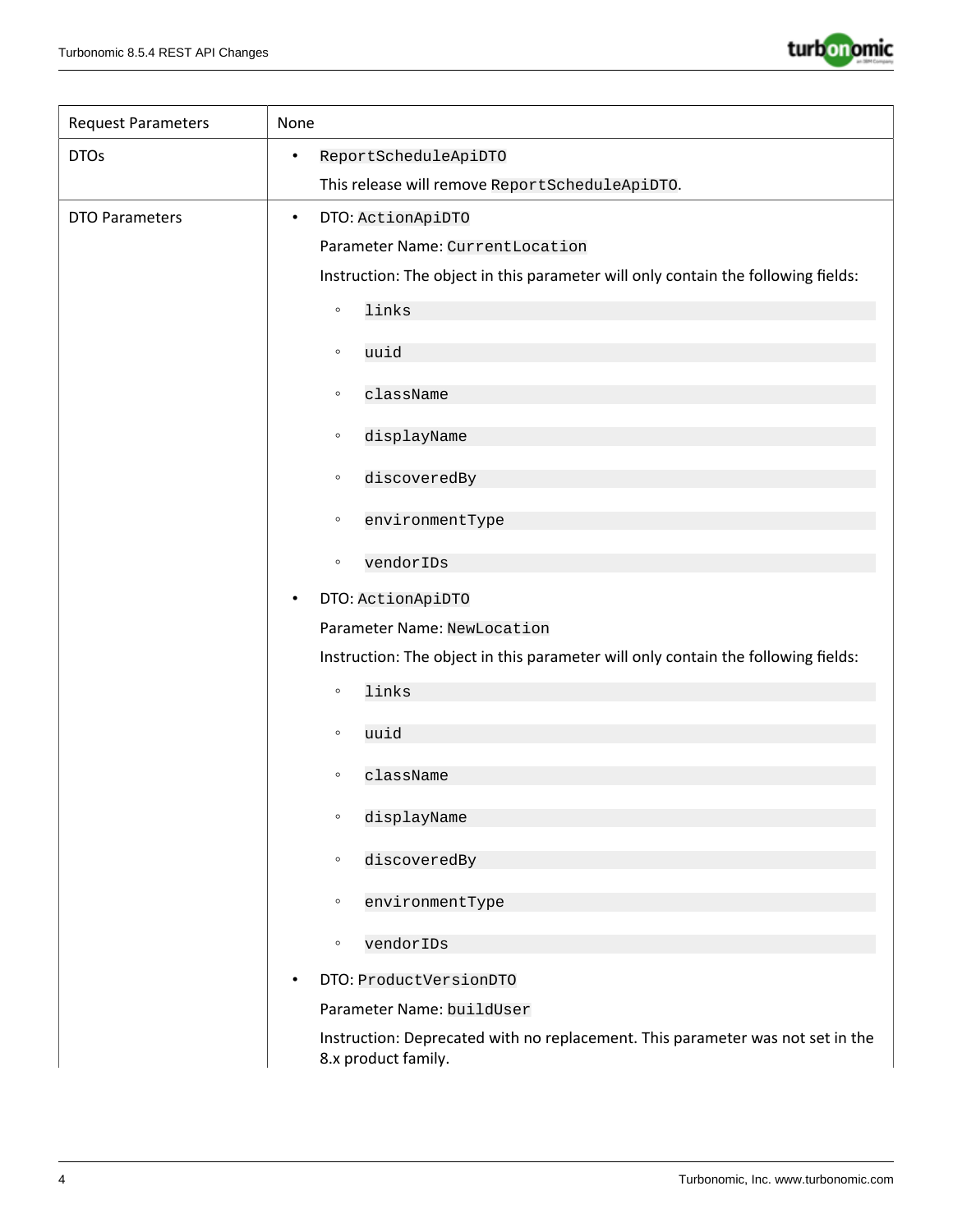

| DTO: GroupApiDTO<br>$\bullet$<br>Parameter Name: remoteId                                             |
|-------------------------------------------------------------------------------------------------------|
| Instruction: Deprecated with no replacement. This parameter was not set in the<br>8.x product family. |
| DTO: UserApiDTO<br>$\bullet$                                                                          |
| Parameter Names:                                                                                      |
| roleUuid<br>$\circ$                                                                                   |
| roleName<br>$\circ$                                                                                   |
| Instruction: Deprecated. Use the roles parameter in UserApiDTO.                                       |

### **EOL: 8.7.1**

We will make the following deprecation changes in the 8.7.1 release. These deprecated features will be removed from the API at that time.

| Endpoints                 | None                                                                                                                                                                                                                                                                                                                                                                              |
|---------------------------|-----------------------------------------------------------------------------------------------------------------------------------------------------------------------------------------------------------------------------------------------------------------------------------------------------------------------------------------------------------------------------------|
| Requests                  | DELETE /entities/ <entityid>/tags/<tagkey><br/><math display="block">\bullet</math><br/>Instead, use DELETE /entities/<entityid>/tags?key=<tagkey><br/>DELETE /groups/<groupid>/tags/<tagkey><br/><math display="inline">\bullet</math><br/>Instead, use DELETE /groups/<groupid>/tags?key=<tagkey></tagkey></groupid></tagkey></groupid></tagkey></entityid></tagkey></entityid> |
| <b>Request Parameters</b> | None                                                                                                                                                                                                                                                                                                                                                                              |
| <b>DTOs</b>               | LicenseApiInputDTO<br>٠<br>Instruction: Use LicenseApiDTO.                                                                                                                                                                                                                                                                                                                        |
| <b>DTO Parameters</b>     | DTO: HttpProxyDTO<br>٠<br>Parameter Name: portNumber<br>Instruction: Use proxyPortNumber.<br>DTO: LogEntryApiDTO<br>$\bullet$<br>Parameter Name: reasonCommodity<br>Instruction: Use the array, reasonCommodities.                                                                                                                                                                |

# API Deprecation History

The following endpoints, requests, DTOs, and/or parameters have been deprecated in the Turbonomic API. The End of Life (EOL) gives the product version in which we finalized these changes, and no longer support the deprecated items.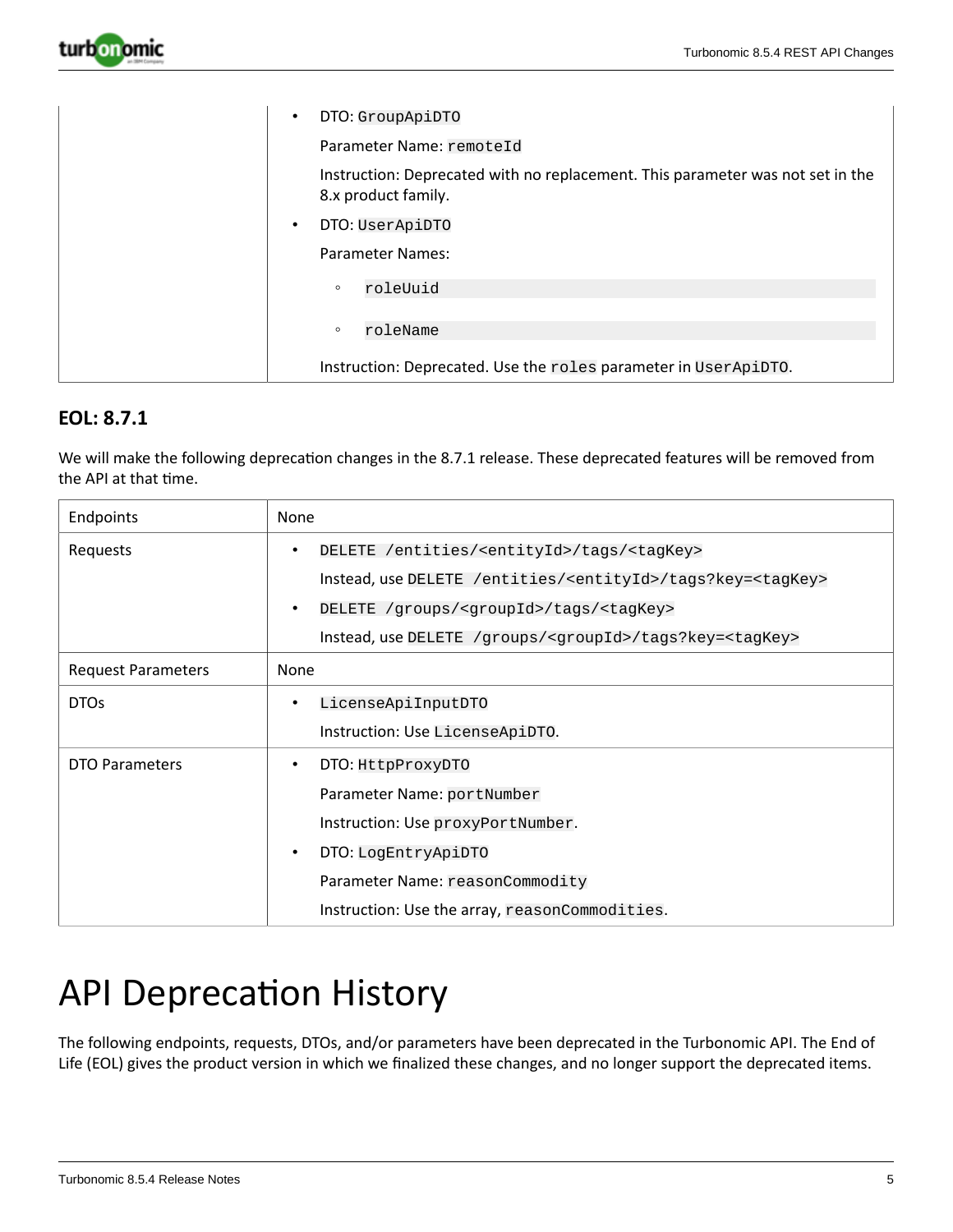

### **EOL: 8.5.1**

#### **Behavior Changes:**

• Pagination of Returned Data

The default pagination will change for the following requests:

- GET /groups
- GET /groups/<groupId>/members
- GET /groups/<groupId>/entities
- GET /targets/<targetId>/entities
- GET /tags
- GET /tags/{tagKey}/entities

To paginate returned data, the limit, orderBy, and cursor parameters control how the APIs paginate their data. Currently if you specify any one of these parameters, the API paginates the returned data. If you do not specify any of these parameters, the API does not paginate the output, and it returns an unlimited set of data.

Starting with version 8.5.1, if you do not specify a limit for these requests, the API will paginate the data to a default limit. If your scripts make these requests without setting a limit, you should update them to check for a pagination cursor in the returned data.

We made the following deprecation changes in the 8.5.1 release. These deprecated features were removed from the API at that time.

| Endpoints                 | None                                                                                                                    |
|---------------------------|-------------------------------------------------------------------------------------------------------------------------|
| Requests                  | Request: GET /users/onetimepassword<br>Instruction: Deprecated with no replacement. This is not required for any Turbo- |
|                           | nomic activities.                                                                                                       |
| <b>Request Parameters</b> | None                                                                                                                    |
| <b>DTOs</b>               | None                                                                                                                    |
| <b>DTO Parameters</b>     | None                                                                                                                    |

### **EOL: 8.4.3**

We made the following deprecation changes in the 8.4.3 release. These deprecated features were removed from the API at that time.

| $\overline{\phantom{a}}$<br>points<br>$\sim$<br>-- | None |
|----------------------------------------------------|------|
|----------------------------------------------------|------|